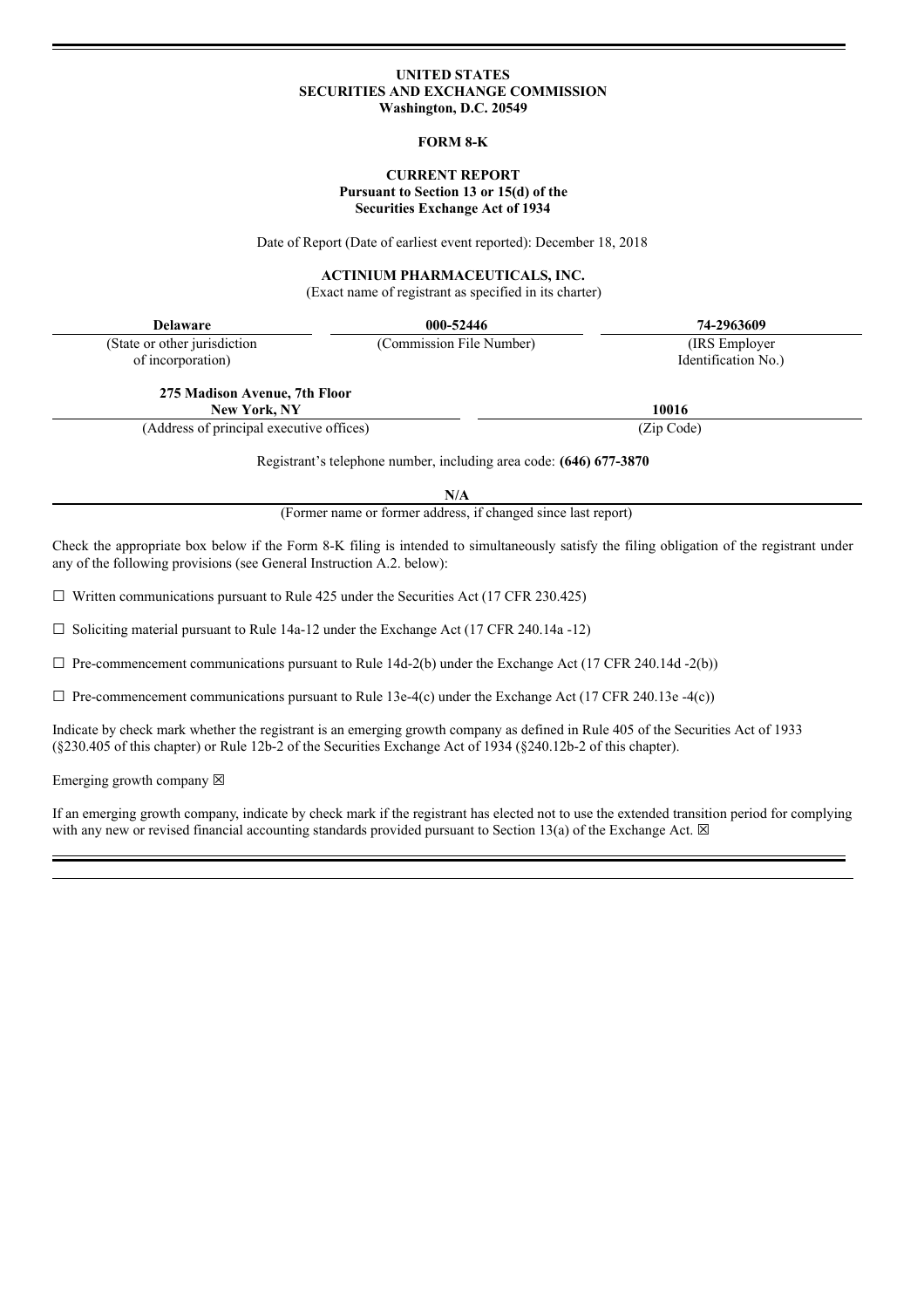#### **Item 5.07. Submission of Matters to a Vote of Security Holders.**

On December 18, 2018, Actinium Pharmaceuticals, Inc. (the "Company") held its 2018 Annual Meeting of Stockholders (the "Annual Meeting"). Of the 114,698,044 shares of the Company's common stock outstanding and eligible to vote at the Annual Meeting, 90,895,072 shares, or approximately 79.3% of the eligible common stock, were present either in person or by proxy. All matters submitted to a vote of the Company's stockholders at the Annual Meeting were approved and the two director nominees were elected. The final results of the matters voted on at the Annual Meeting are provided below.

Proposal 1: The following individuals were elected as Class II directors to hold office for the term described below or until his resignation, or respective successor is elected and qualified:

|                                            |            |            |         | <b>Broker</b> |
|--------------------------------------------|------------|------------|---------|---------------|
| <b>Director Name</b>                       | For        | Against    | Abstain | Non-Votes     |
| Sandesh Seth (Class II, 36 month term)     | 22,304,222 | 12.575.737 | 282,343 | 55.732.770    |
| Jeffrey W. Chell (Class II, 36 month term) | 30.950.343 | 3.733.590  | 478.369 | 55.732.770    |

Proposal 2: Marcum LLP was ratified as the Company's Independent Registered Public Accounting Firm for the fiscal year ending December 31, 2019.

| For:       | 83,450,471 |
|------------|------------|
| Against:   | 5,196,059  |
| Abstained: | 2,248,542  |

Proposal 3: An amendment to the Company's 2013 Amended and Restated Stock Plan to increase the number of shares authorized to issue under the plan by 5 million shares was approved.

| For:              | 24,676,045 |
|-------------------|------------|
| Against:          | 10,214,692 |
| Abstained:        | 271,565    |
| Broker Non-Votes: | 55,732,770 |

Proposal 4: An amendment to the Company's charter to increase the number of shares of common stock the Company is authorized to issue to 600 million shares was approved.

| For:                     | 60,916,630 |
|--------------------------|------------|
| Against:                 | 28,956,647 |
| Abstained:               | 1,021,795  |
| <b>Broker Non-Votes:</b> | $\theta$   |

1